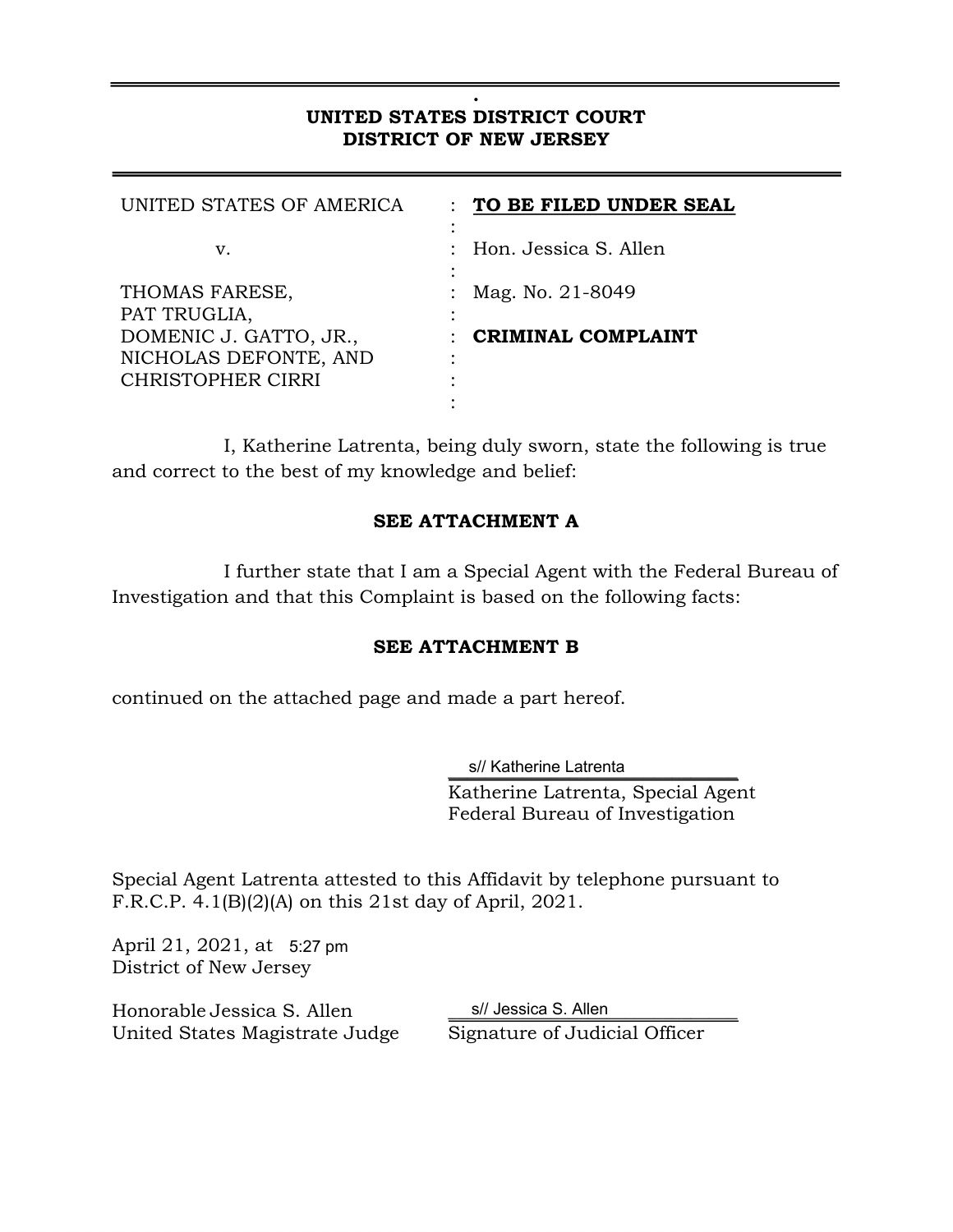#### **ATTACHMENT A**

## **COUNT ONE (Conspiracy to Commit Health Care Fraud)**

From in or around October 2017 through in or around April 2019, in the District of New Jersey, and elsewhere, the defendants,

# **THOMAS FARESE, PAT TRUGLIA, DOMENIC J. GATTO, JR., NICHOLAS DEFONTE, AND CHRISTOPHER CIRRI,**

did knowingly and intentionally conspire and agree with each other and others to knowingly and willfully execute, and attempt to execute, a scheme and artifice to defraud a health care benefit program and to obtain, by means of false and fraudulent pretenses, representations, and promises, any of the money owned by, and under the custody and control of, a health care benefit program, as defined by 18 U.S.C. § 24(b), in connection with the delivery of or payment for health care benefits, items and services, contrary to Title 18, United States Code, Section 1347.

In violation of Title 18, United States Code, Section 1349.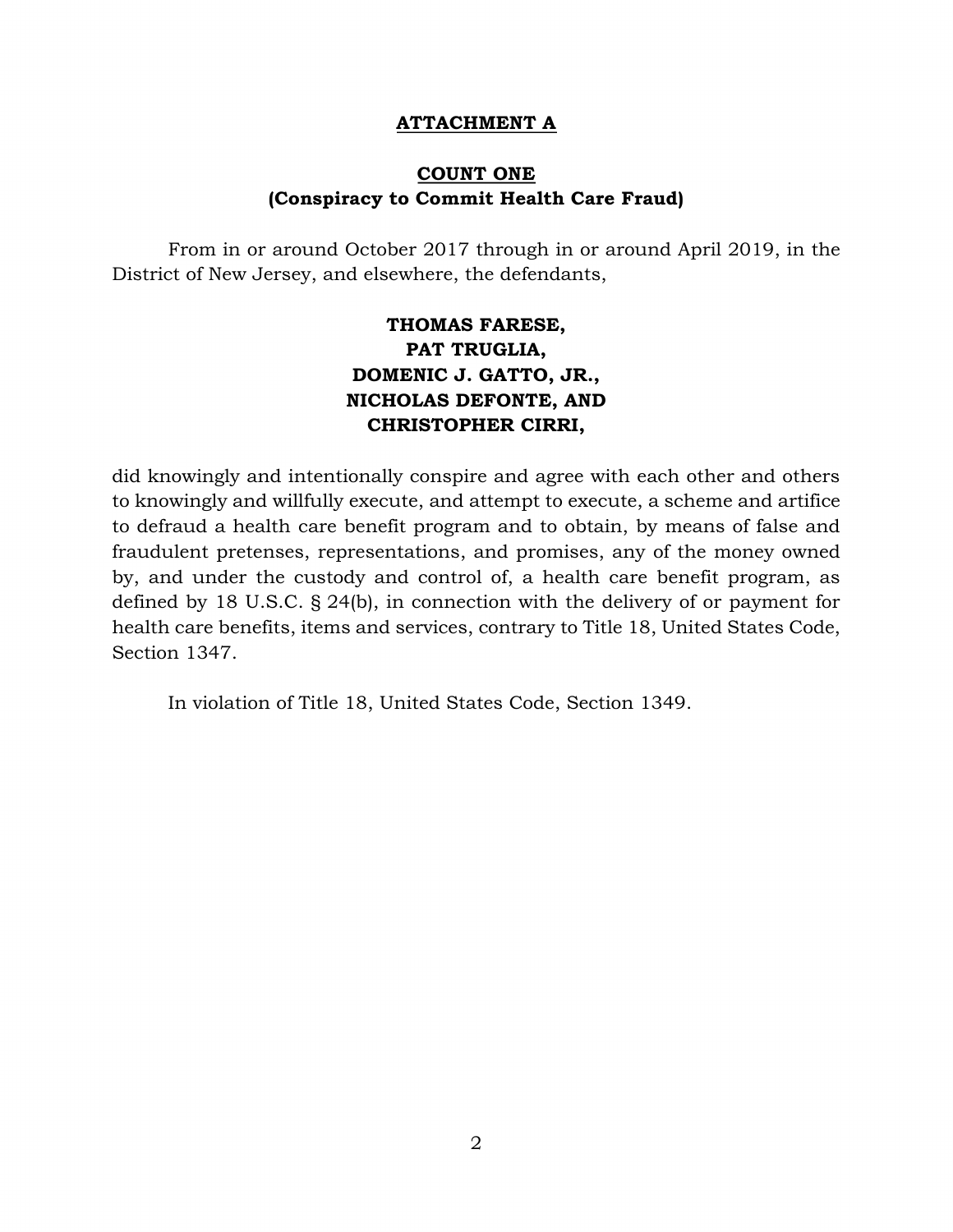## **COUNTS TWO THROUGH FOUR (Health Care Fraud)**

On or about the following dates, each constituting a separate count of this Complaint, in the District of New Jersey, and elsewhere, the defendants,

## **THOMAS FARESE, AND PAT TRUGLIA,**

did knowingly and willfully execute, and attempt to execute, a scheme and artifice to defraud a health care benefit program, and to obtain, by means of false and fraudulent pretenses, representations, and promises, money and property owned by, and under the custody and control of a health care benefit program, namely, Medicare and others, as defined by 18 U.S.C. § 24(b), in connection with the delivery of or payment for health care benefits, items and services:

| Count | Date       |
|-------|------------|
|       | 07/17/2018 |
|       | 07/19/2018 |
|       | 01/30/2019 |

In violation of Title 18, United States Code, Section 1347 and Section 2.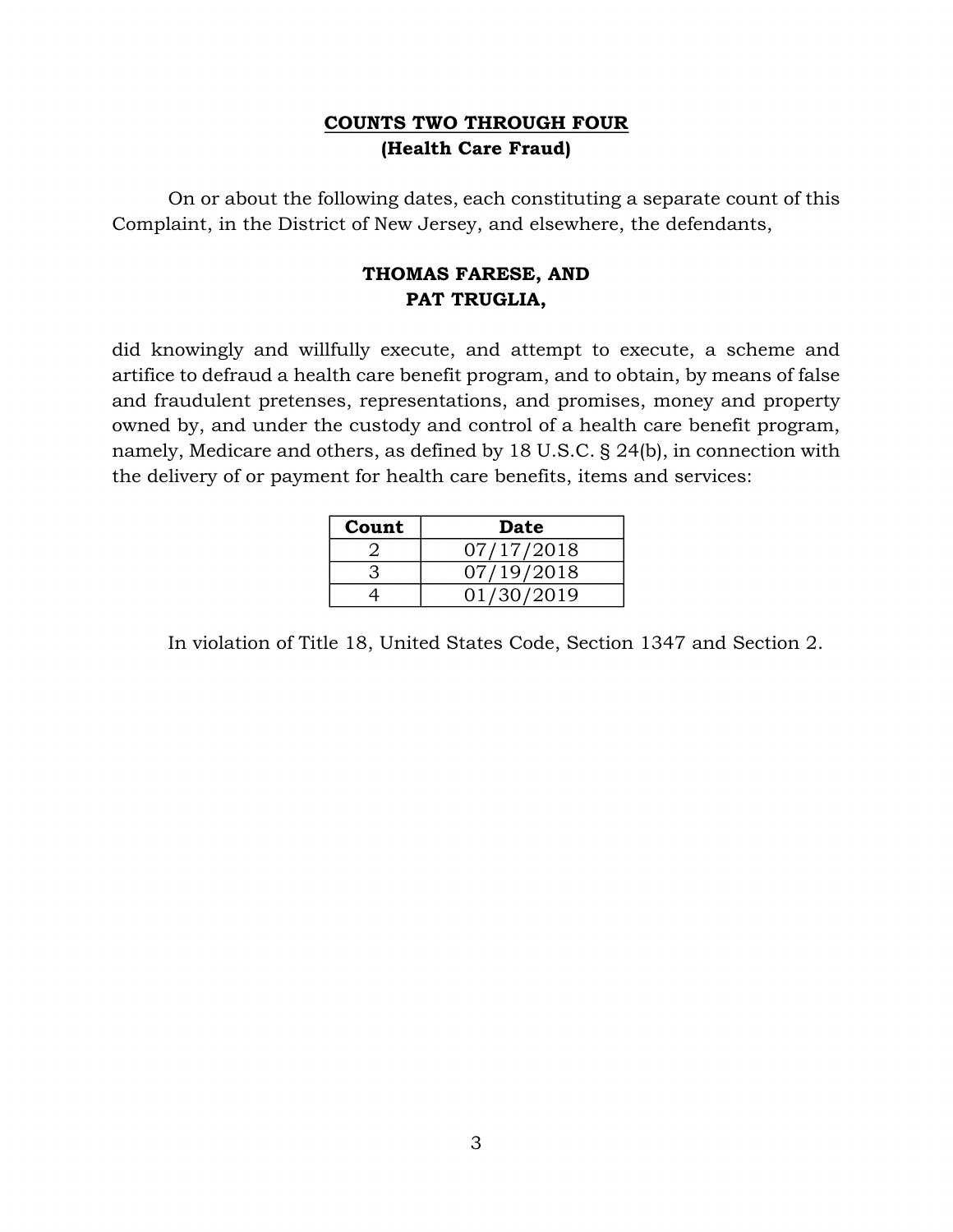#### **ATTACHMENT B**

I, Katherine Latrenta, am a Special Agent with the Federal Bureau of Investigation. I have knowledge of the following facts based upon both my investigation and discussions with other law enforcement personnel and others. Because this affidavit is being submitted for the sole purpose of establishing probable cause to support the issuance of a complaint, I have not included each and every fact known to the government concerning this matter. Where statements of others are set forth herein, these statements are related in substance and in part. Where I assert that an event took place on a particular date, I am asserting that it took place on or about the date alleged.

#### **BACKGROUND**

1. Since in or around 2017, the Department of Health and Human Services, Office of the Inspector General ("HHS-OIG") and the Federal Bureau of Investigation ("FBI") have been investigating a large-scale scheme to defraud the Medicare Program ("Medicare") and other federal and private payors through the paying and receiving of kickbacks in return for referrals of patients interested in certain medical services and products.

#### **The Medicare Program**

2. Medicare is a federally-funded program established by the Social Security Act of 1965 (codified as amended in various sections of Title 42, United States Code) to provide medical insurance benefits for individuals age 65 and older and certain disabled individuals who qualify under the Social Security Act. Individuals who receive benefits under Medicare are referred to as "Medicare beneficiaries."

3. Medicare is administered by the Center for Medicare and Medicaid Services ("CMS"), a federal agency under the United States Department of Health and Human Services.

4. Medicare is divided into four parts, which help cover specific services: Part A (hospital insurance), Part B (medical insurance), Part C (Medicare Advantage), and Part D (prescription drug coverage).

5. Medicare Part B covers non-institutional care that includes physician services and supplies, such as durable medical equipment ("DME"), that are needed to diagnose or treat medical conditions and that meet accepted standards of medical practice.

6. Medicare is a "health care benefit program," as defined by 18 U.S.C. § 24(b), and a "Federal health care program," as defined by 42 U.S.C. § 1320a-7b(f), that affects commerce.

4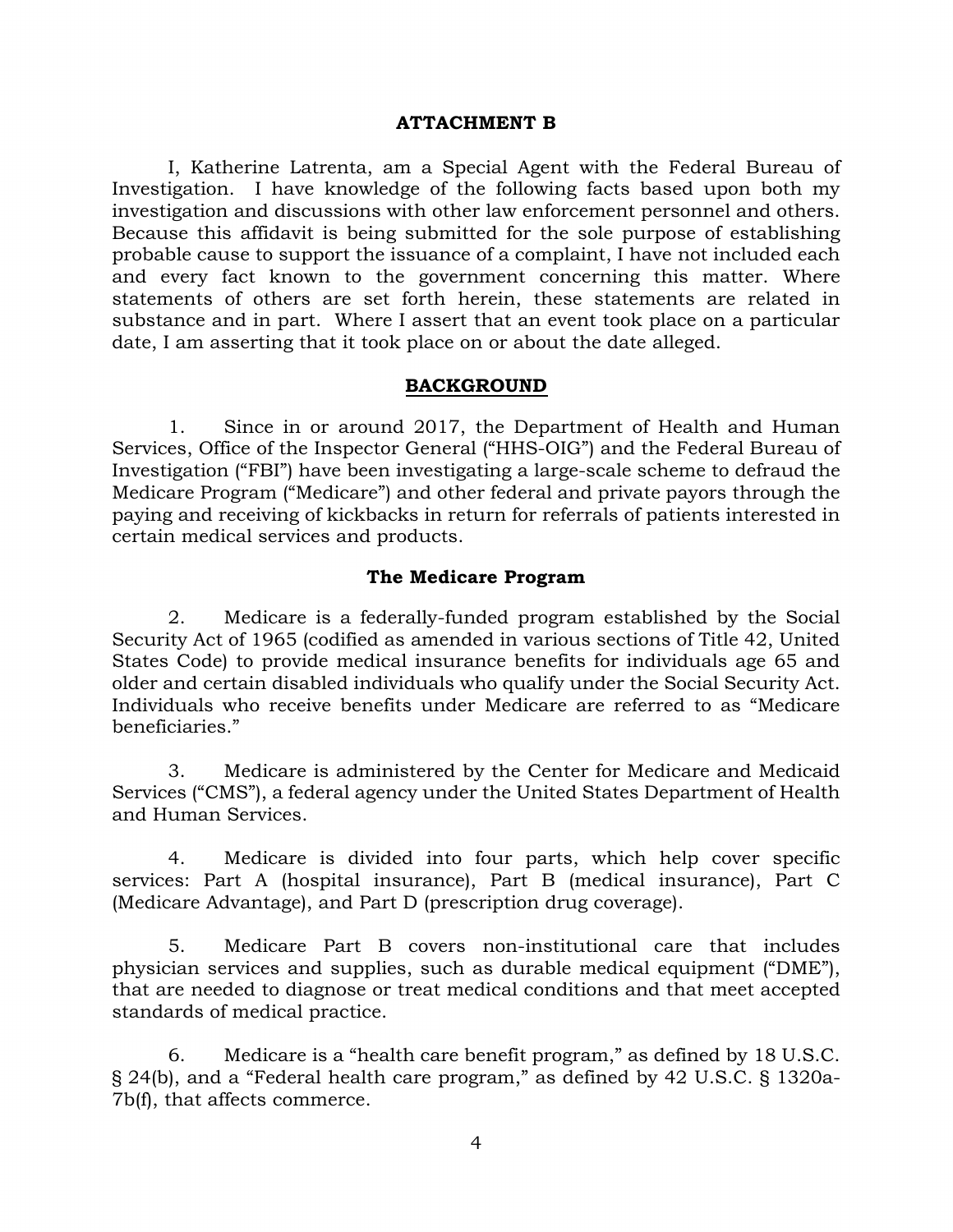7. In order for a supplier of DME services to bill Medicare Part B, that supplier must enroll with Medicare as a Durable Medical Equipment, Prosthetics, Orthotics, and Supplies ("DMEPOS") supplier by completing a Form CMS-855S.

8. As provided in the Form CMS-855S, to enroll as a DMEPOS supplier, every DMEPOS supplier must meet certain standards to obtain and retain billing privileges to Medicare, such as, but not limited to the following: (1) provide complete and accurate information on the Form CMS-855S, with any changes to the information on the form reported within 30 days; (2) disclose persons and/or organizations with ownership interests or managing control; (3) abide by applicable Medicare laws, regulations and program instructions, such as, but not limited to, the Federal Anti-Kickback Statute ("AKS") (42 U.S.C. § 1320a-7b(b)); (4) acknowledge that the payment of a claim by Medicare is conditioned upon the claim and the underlying transaction complying with such laws, regulations and program instructions; and (5) refrain from knowingly presenting or causing to present a false or fraudulent claim for payment by Medicare and submitting claims with deliberate ignorance or reckless disregard of their truth or falsity.

9. Medicare-authorized suppliers of healthcare services, such as DMEPOS suppliers, can only submit claims to Medicare for reasonable and medically necessary services. Medicare will not reimburse claims for services that it knows are procured through kickbacks or bribes. Such claims are deemed false and fraudulent because they violate Medicare laws, regulations, and program instructions, as well as violating federal criminal law. For example, where a DME order is procured through the payment of a kickback in violation of the AKS, a claim to Medicare for reimbursement for that order is fraudulent. By implementing these restrictions, Medicare aims to preserve its resources, which are largely funded by United States taxpayers, for those elderly and other qualifying beneficiaries who have a genuine need for medical services.

10. Medicare deemed telemedicine an appropriate means to provide certain health care related services ("telehealth services") to beneficiaries, including, among other services, consultations and office visits, only when certain requirements were met. These requirements included, among others: (a) that the beneficiary was located in a rural area (outside a metropolitan area or in a rural health professional shortage area); (b) that the services were delivered via an interactive audio and video telecommunications system; and (c) that the beneficiary was at a licensed provider's office or a specified medical facility—not at a beneficiary's home—during the telehealth service furnished by a remote provider.

11. Telehealth services could be covered by and reimbursable under Medicare, but only if telemedicine was generally appropriate, as outlined above, and only if the services were both ordered by a licensed provider and were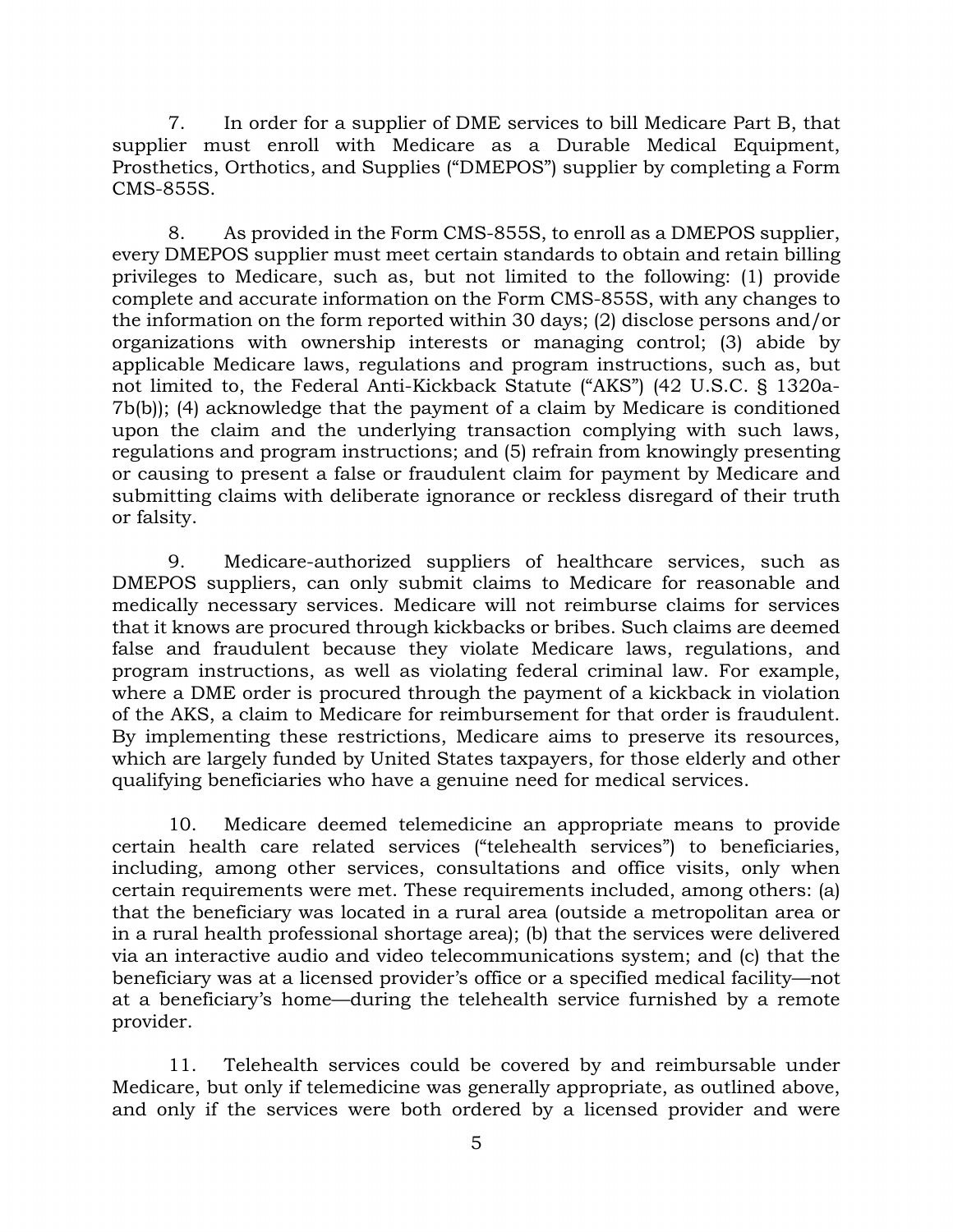reasonable and medically necessary to diagnose and treat a covered illness or condition.

#### **TRICARE**

12. TRICARE is a health care program of the United States Department of Defense ("DoD") Military Health System that provides coverage for DoD beneficiaries worldwide, including active duty service members, National Guard and Reserve members, retirees, their families, and survivors. The Defense Health Agency, an agency of the DoD, is the military entity responsible for overseeing and administering the TRICARE program.

13. TRICARE is a "health care benefit program," as defined by Title 18 United States Code § 24(b), and a "Federal health care program," as defined by Title 42 United States Code § 1320a-7b(f), that affects commerce.

#### **CHAMPVA**

14. The Civilian Health and Medical Program of the Department of Veterans Affairs ("CHAMPVA") is a federal health benefit program within the Department of Veterans Affairs ("VA"). CHAMPVA is a comprehensive health care program in which the VA shares the cost of covered health care services and supplies with eligible beneficiaries. The eligible categories for CHAMPVA beneficiaries were the spouses or children of veterans who had been rated permanently and totally disabled for a service-connected disability and the surviving spouse or child of a veteran who died from a VA-rated serviceconnected disability.

15. In general, the CHAMPVA program covers most health care services and supplies that are medically and psychologically necessary. CHAMPVA is always the secondary payer to Medicare and reimburses beneficiaries for costs that Medicare does not cover. Health care claims must have first been sent to Medicare for processing. Medicare electronically forwarded claims to CHAMPVA after Medicare had processed them. For Medicare supplemental plans, CHAMPVA processed the remaining portion of the claim after receiving Medicare's explanation of benefits.

16. CHAMPVA is a "health care benefit program," as defined by Title 18 United States Code § 24(b), and a "Federal health care program," as defined by Title 42 United States Code § 1320a-7b(f), that affects commerce.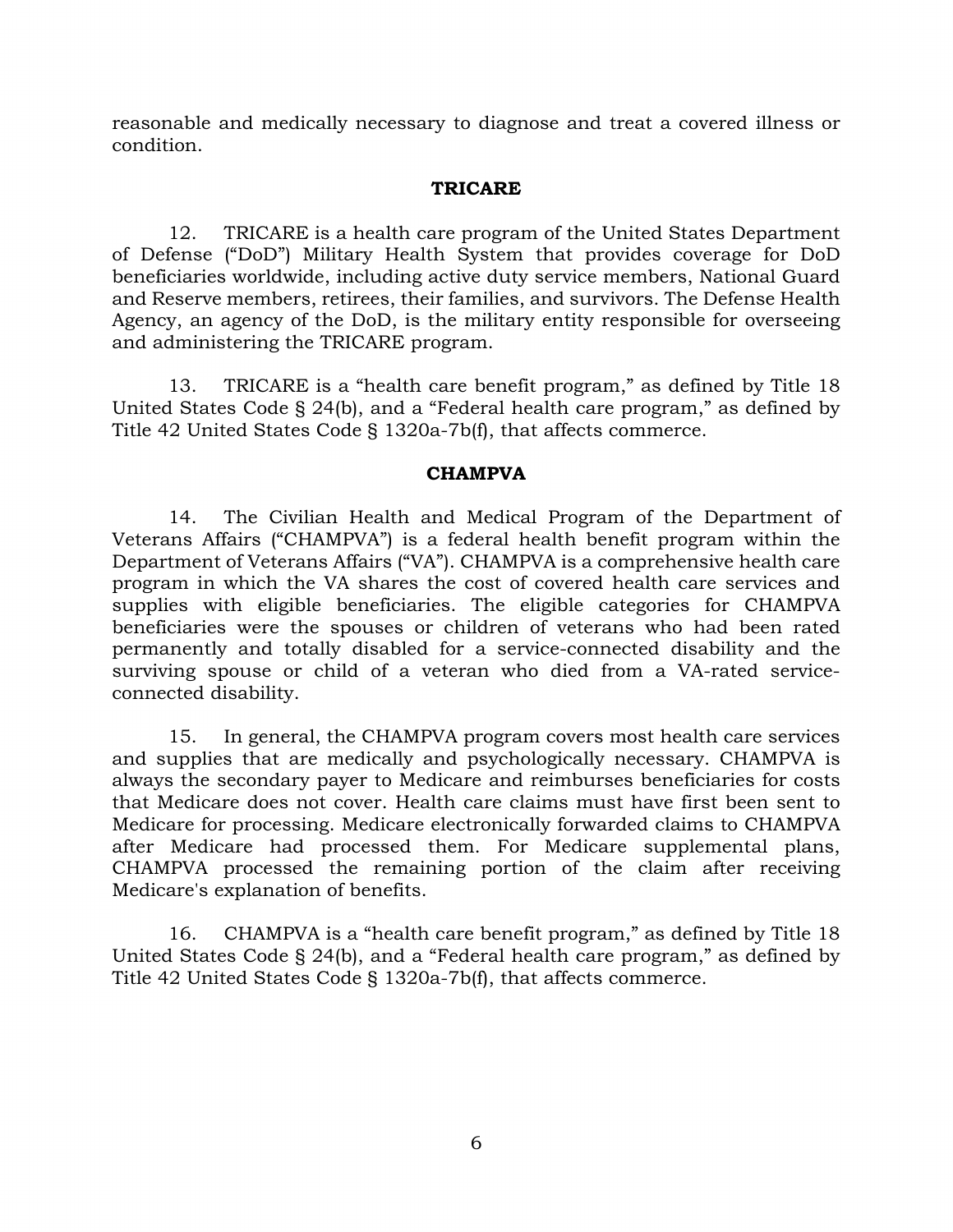17. As described more fully below, from at least as early as in or around October 2017 through in or around April 2019, defendants THOMAS FARESE, PAT TRUGLIA, DOMENIC J. GATTO, JR., NICHOLAS DEFONTE, and CHRISTOPHER CIRRI each played a role in a scheme to defraud health care benefit programs by offering, paying, soliciting, and receiving kickbacks and bribes in exchange for completed doctors' orders for DME ("DME Orders"), which were subsequently fraudulently billed to Medicare and other health care benefit programs. As the term was used during the course of the scheme, a DME Order was comprised of the name of a patient covered by one or more health care benefit or private insurance programs, as well as that patient's contact information, insurance details, and a doctor's order or prescription for DME for that particular patient. A DME Order amounted to a guarantee that the patient's prescription would be reimbursed by Medicare or other federal or private health care programs. In many instances, DME Orders procured and submitted by the defendants lacked any medical necessity, compounding the fraudulent nature of their submission for reimbursement.

#### **The DME Companies and Owners**

18. At all times relevant to this Complaint:

a. Coconspirator-1 ("CC-1") and Coconspirator-2 ("CC-2") were each residents of New Jersey who owned, operated, and/or had financial or controlling interests in numerous DME supply companies located in New Jersey and elsewhere (collectively, the "CC-1/CC-2 DME Companies"), including each of the DME companies described in the paragraphs below. The  $CC-1/CC-2$  DME Companies primarily supplied DME such as knee, ankle, back, wrist, and shoulder braces to beneficiaries of both federally-funded and privately-funded health care benefit programs.

b. Along with CC-1 and CC-2, defendants FARESE, TRUGLIA, GATTO, and others owned and/or had financial interests in several of the CC-1/CC-2 DME Companies and used those DME companies to fill DME Orders and collect the reimbursements. The DME Orders were provided to the CC-1/CC-2 DME Companies by defendants DEFONTE, CIRRI, TRUGLIA, and others, who expected and received kickbacks in return for every DME Order that resulted in reimbursement from Medicare and other health care benefit programs.

c. Defendant TRUGLIA was a resident of Florida. Together with CC-1 and CC-2, defendant TRUGLIA owned and/or had a financial interest in DME Company-1, a DME supply company located in Georgia. DME Company-1 was a registered DMEPOS supplier with Medicare. Although the Form CMS-855S that was submitted to Medicare on behalf of DME Company-1 listed Nominee Owner-1 as its owner, in reality, defendant TRUGLIA, CC-1, and CC-2, owned and operated DME Company-1 outside of the knowledge of Medicare.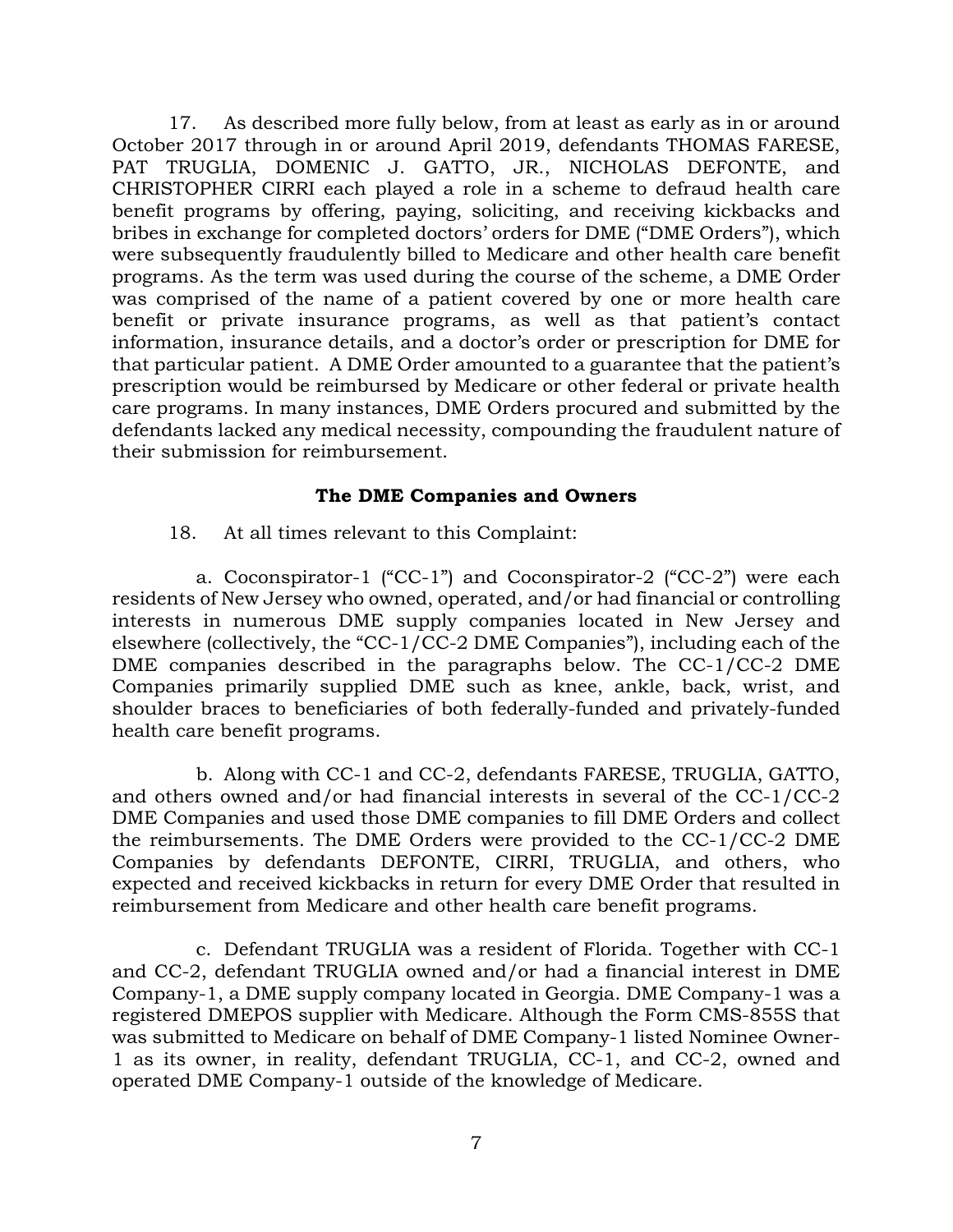d. Defendant TRUGLIA also provided DME Orders to the CC-1/CC-2 DME Companies in exchange for kickback payments.

e. Defendant FARESE was a resident of Florida. Together with CC-1 and CC-2, defendants TRUGLIA and FARESE owned and/or had a financial interest in DME Company-2, a DME supply company located in Florida. DME Company-2 was a registered DMEPOS supplier with Medicare. Although the Form CMS-855S that was submitted to Medicare on behalf of DME Company-2 listed Nominee Owner-2 as its owner, in reality, defendant TRUGLIA, defendant FARESE, CC-1, and CC-2, owned and operated DME Company-2 outside of the knowledge of Medicare.

f. Defendants DEFONTE and CIRRI were each residents of New Jersey. Defendants DEFONTE and CIRRI jointly owned, operated, and/or had a financial interest in various entities located in New Jersey that conducted business with the CC-1/CC-2 DME Companies (collectively, the "CIRRI/DEFONTE DME Order Supply Companies"). The role of the CIRRI/DEFONTE DME Order Supply Companies was to provide DME Orders to the CC-1/CC-2 DME Companies in exchange for kickback payments.

g. Defendant GATTO was a resident of Florida. Together with CC-1, CC-2, and others, defendant GATTO owned and/or had a financial interest in DME Company-3 and DME Company-4, DME supply companies located in New Jersey and Georgia, respectively. DME Company-3 and DME Company-4 were registered DMEPOS suppliers with Medicare. Although the Form CMS-855Ss that were submitted to Medicare on behalf of DME Company-3 and DME Company-4 stated that they were controlled by certain nominee owners, in reality, defendant GATTO, CC-1, and CC-2, owned and operated DME Company-3 and DME Company-4 outside of the knowledge of Medicare.

h. In addition to owning a share of DME Company-3 and DME Company-4, defendant GATTO owned, operated, and/or had a financial or controlling interest in a shell company located in Florida that defendant GATTO held out as a legitimate company (the "GATTO Shell Company"). To conceal his involvement in the scheme, defendant GATTO funneled funds and deposited illicit profits from DME Company-3 and DME Company-4 through the GATTO Shell Company.

i. Defendant GATTO also owned, operated, and/or had a financial or controlling interest in a pharmacy benefits management company ("PBM-1").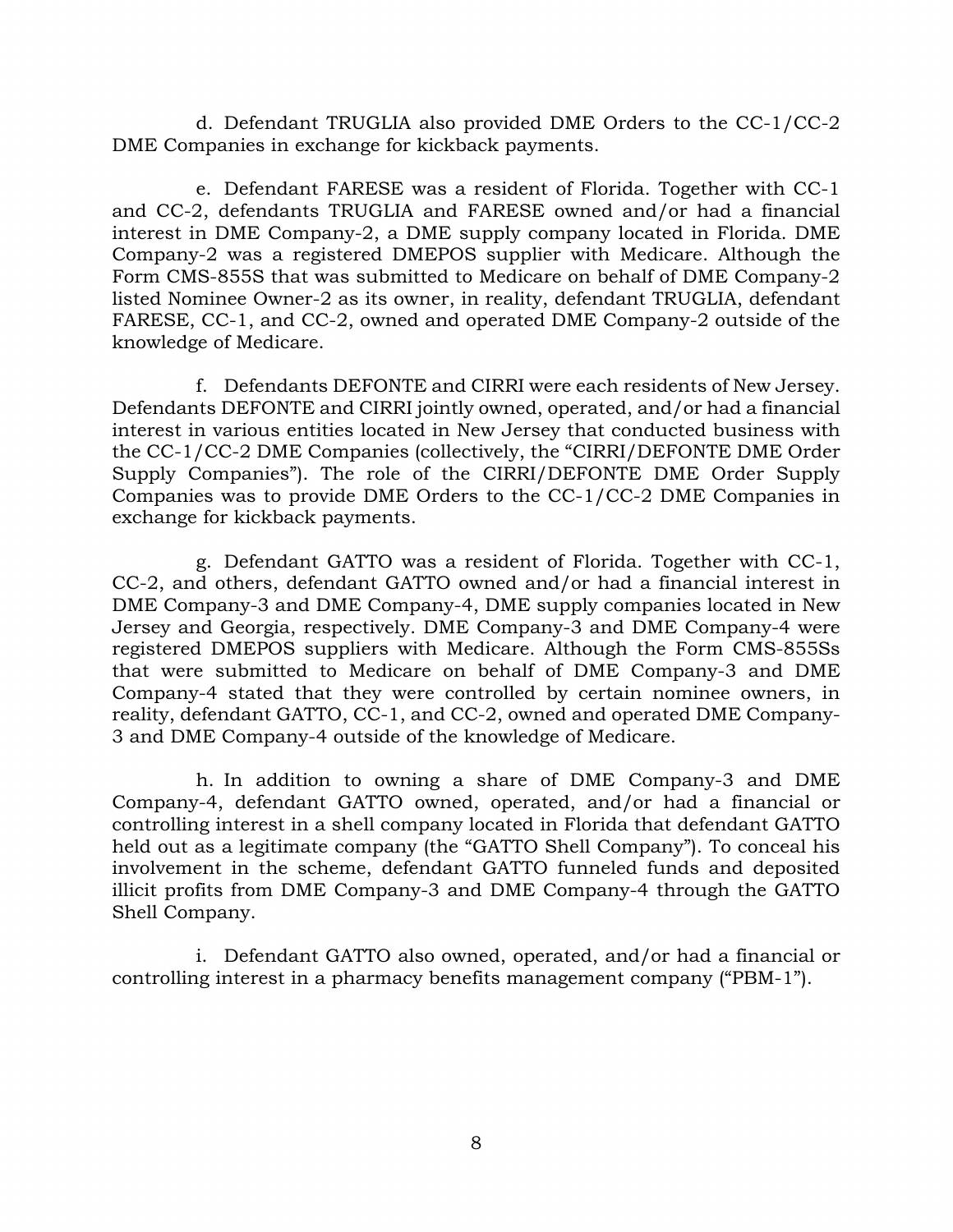#### **OVERVIEW OF THE CONSPIRACY**

19. Starting as early as in or around February 2015, CC-1 and CC-2 began purchasing and establishing the CC-1/CC-2 DME Companies in New Jersey and elsewhere. Each of the CC-1/CC-2 DME Companies was enrolled with Medicare to be reimbursed for legitimate DME claims. As described above, each of the CC-1/CC-2 DME Companies certified that any claim thereafter submitted to Medicare for reimbursement complied with the relevant laws, regulations, and program instructions.

20. Starting as early as in or around March 2018, defendants FARESE, TRUGLIA, and GATTO began purchasing ownership stakes in several of the CC-1/CC-2 DME Companies. To conceal their involvement in the scheme, defendants FARESE, TRUGLIA, GATTO knew that the names of nominee owners were utilized and provided to Medicare on the Form CMS-855Ss in lieu of their own.

21. In order to ensure that their DME companies would receive a steady flow of reimbursement money from Medicare and other health care programs, defendants FARESE, TRUGLIA, GATTO, CC-1, and CC-2 conspired to enter into kickback agreements with individuals who could regularly supply them with DME Orders (collectively, "Suppliers"). At various times during the scheme, defendants TRUGLIA, DEFONTE, and CIRRI each acted as individual Suppliers and procured DME Orders for the scheme in return for kickback payments.

22. To generate DME Orders, Suppliers like defendants TRUGLIA, DEFONTE, and CIRRI first identified qualified beneficiaries located in New Jersey and elsewhere through the use of marketing call centers under their direction. Once beneficiaries were identified by the marketers, the Suppliers utilized the services of telemedicine companies to secure corresponding orders for DME, regardless of whether that DME was medically justified for the beneficiary. Once prepared, the Suppliers transmitted the completed DME Orders to the CC-1/CC-2 DME Companies for processing. The CC-1/CC-2 DME Companies paid the Suppliers kickbacks ranging from approximately \$160 to \$385 in exchange for each DME Order. The CC-1/CC-2 DME Companies then arranged for the prescribed DME, such as orthotic braces, to be shipped to the individual beneficiaries. Finally, the CC-1/CC-2 DME Companies submitted or caused to be submitted DME reimbursement claims to Medicare, TRICARE, CHAMPVA, and other federal and private health care benefit programs.

23. From in or around March 2018 through in or around April 2019, defendants FARESE, TRUGLIA, GATTO, CC-1, and CC-2, paid a total of approximately \$15,500,000 in kickbacks to defendants TRUGLIA, CIRRI, and DEFONTE for DME Orders supplied to the CC-1/CC-2 DME Companies. During approximately that same period, Medicare, TRICARE, and CHAMPVA reimbursed the CC-1/CC-2 DME Companies at least approximately \$49,000,000 for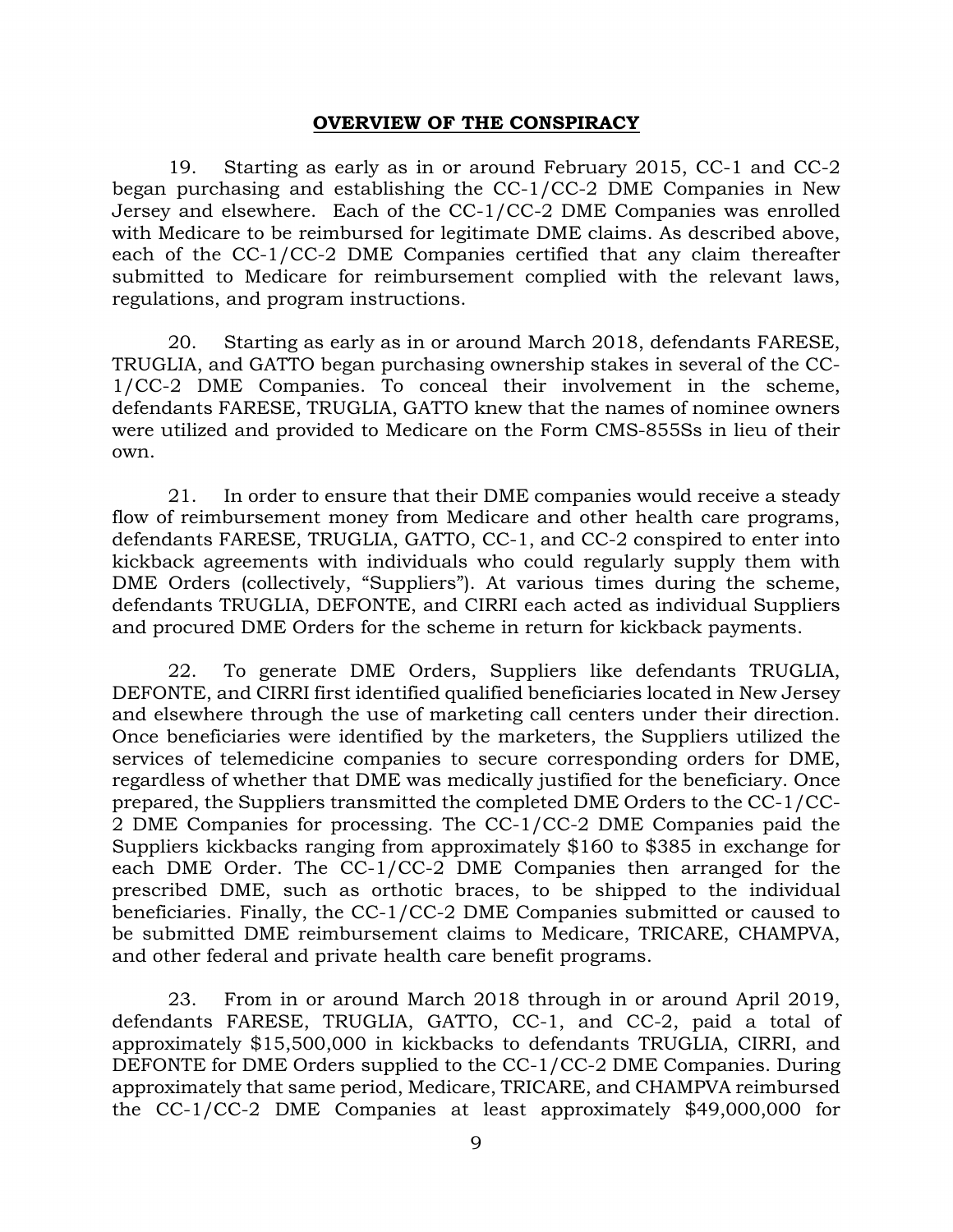fraudulent DME claims based on DME Orders supplied by defendants TRUGLIA, CIRRI, and DEFONTE.

#### **THE DEFENDANTS' ROLES IN THE CONSPIRACY**

#### *Defendants TRUGLIA and FARESE*

24. In or around October 2017, defendant TRUGLIA was already engaged in a kickback scheme involving DME Orders with another coconspirator ("CC-3"). CC-3 then introduced defendant TRUGLIA to CC-1 so defendant TRUGLIA could continue his scheme. Shortly after they were introduced, CC-1 traveled to Florida to meet defendant TRUGLIA. During their meeting, defendant TRUGLIA and CC-1 discussed, among other things, the above-described scheme involving the CC-1/CC-2 DME Companies. CC-1 and defendant TRUGLIA agreed that defendant TRUGLIA would procure DME Orders for the CC-1/CC-2 DME Companies, and that he would be paid approximately \$300 for each DME Order for a back brace, \$200 for each DME Order for a knee or shoulder brace, and \$100 for each DME Order for a wrist or ankle brace. Shortly thereafter, defendant TRUGLIA began to provide DME Orders to the CC-1/CC-2 DME Companies.

25. To obtain the DME Orders, defendant TRUGLIA entered into kickback arrangements with marketing call centers and telemedicine companies. For example, defendant TRUGLIA entered into a kickback arrangement with Telemedicine Owner-1, who owned, operated, and/or had a financial interest in a telemedicine company ("Telemedicine Company-1"). Telemedicine Company-1, among other things, hired doctors and nurse practitioners who were enrolled in Medicare as health care providers and could therefore write orders for DME that would be reimbursed by Medicare. Defendant TRUGLIA agreed to pay Telemedicine Owner-1 approximately \$90 for each DME Order that Telemedicine Owner-1 provided to defendant TRUGLIA. Telemedicine Owner-1, in turn, arranged to pay healthcare providers under his/her control approximately \$30 per consultation that resulted in a DME Order. Defendant TRUGLIA paid Telemedicine Company-1 in excess of approximately \$1.2 million for DME Orders.

26. To conceal and disguise the scheme, TRUGLIA and Telemedicine Owner-1 entered into sham contracts labeling payments for the purchasing of completed doctors' orders as "marketing" or "business process outsourcing" (BPO) expenditures, creating false and fraudulent invoices, and by using shell companies and bank accounts to obscure the payments to Telemedicine Company-1. To reinforce the appearance that Suppliers were paying for BPO Services rather than doctors' orders, the Call Center Company emailed invoices to Suppliers for \$25 per hour. The emails attaching the invoices, however, clarified that the BPO hours were "the fair market value equivalent" of "consults" at a four-to-one rate. The invoices fraudulently made it appear that defendant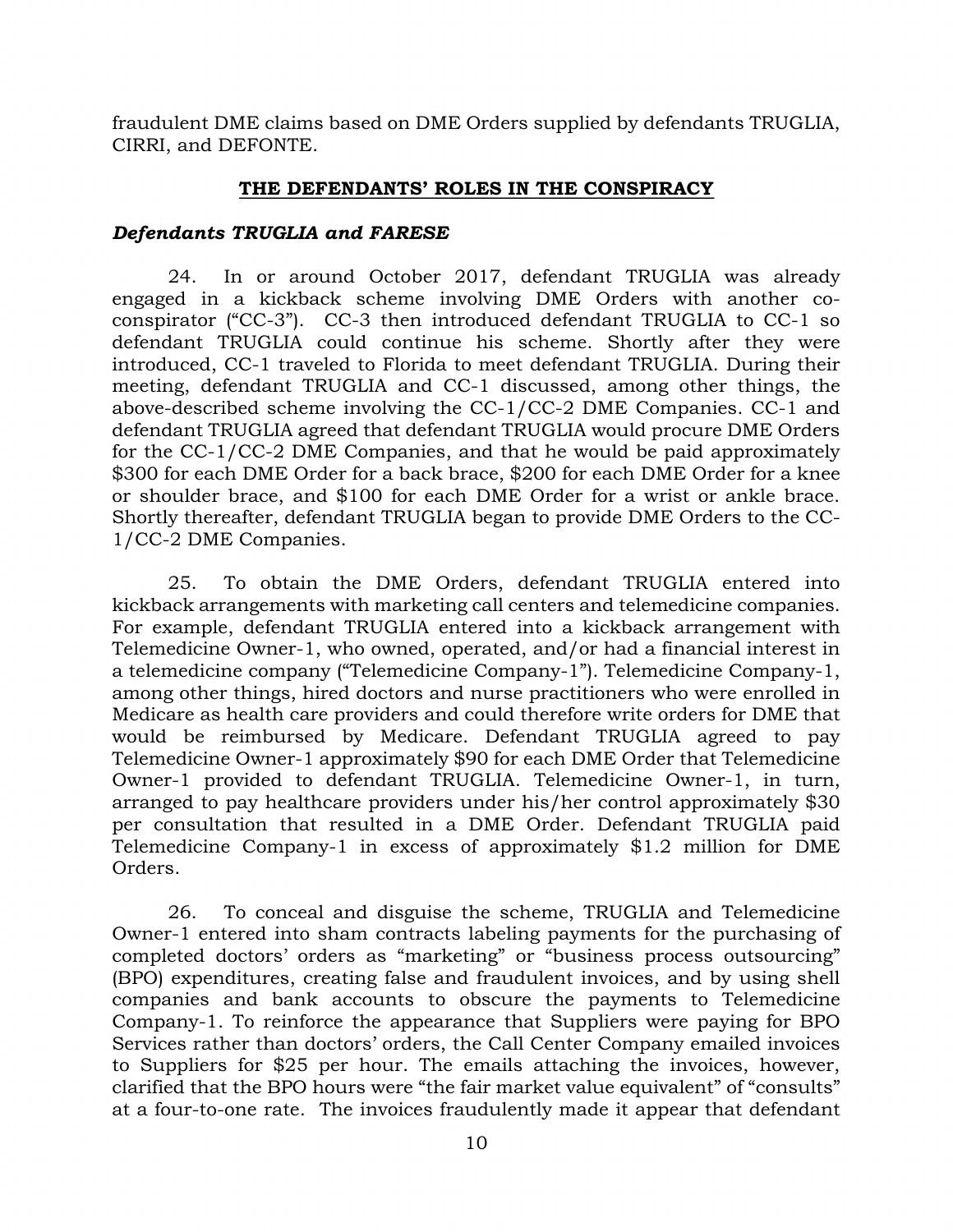TRUGLIA paid for four hours of BPO services at \$25 each, in order to disguise that they were paying an illegal kickback of approximately \$100 for each doctors' consultation.

27. To account for those DME Orders for which he expected to be paid a kickback, defendant TRUGLIA sent written messages to CC-1 and CC-2 outlining the payments owed to him. For example, on or about May 24, 2018, defendant TRUGLIA sent a text message to CC-1 stating that he was owed approximately \$36,600 in kickbacks for approximately 226 DME Orders provided to the CC-1/CC-2 DME Companies that day, bringing the "running total" of kickbacks he was owed to date up to approximately \$159,100.

28. In this manner, from in or around October 2017 through in or around April 2019, defendant TRUGLIA received kickbacks of approximately \$7,693,925 for DME Orders provided to the CC-1/CC-2 DME Companies. As a result of the kickback scheme, Medicare, TRICARE, and CHAMPVA paid the CC-1/CC-2 DME Companies approximately \$32,000,000 in reimbursements for the DME Orders that were procured by defendant TRUGLIA.

29. In or around early 2018, defendant TRUGLIA wanted to purchase an ownership interest in DME Company-1, one of the CC-1/CC-2 DME Companies. In lieu of a cash investment, defendant TRUGLIA agreed to provide CC-1 and CC-2 with approximately \$200,000 worth of DME Orders in exchange for an ownership percentage interest in DME Company-1.

30. Like the other CC-1/CC-2 DME Companies, DME Company-1 received DME Orders from defendant TRUGLIA and other Suppliers pursuant to kickback arrangements negotiated with those Suppliers. As a result of the scheme, Medicare, TRICARE, and CHAMPVA paid DME Company-1 at least approximately \$5,896,428 in reimbursements for fraudulent DME Orders.

31. In addition to receiving kickback payments for supplying DME Orders to the CC-1/CC-2 DME Companies, defendant TRUGLIA received distributions of proceeds from DME Company-1 due to his ownership stake. For example, from between in or around April 2018 and April 2019 defendant TRUGLIA received approximately \$900,000 in fraudulently obtained profits from DME Company-1.

32. In or around April 2018, CC-1 continued to seek partners who would be willing to invest in the scheme in return for a share of its profits. To that end, defendant TRUGLIA introduced defendant FARESE to CC-1 as a potential partner who was willing to establish new DME companies. During one or more meetings between defendant TRUGLIA, CC-1, and defendant FARESE, defendant FARESE learned of the scheme and agreed to invest. On or about May 31, 2018, defendant TRUGLIA sent a message to CC-1 confirming that defendant FARESE and defendant TRUGLIA would agree to evenly split ownership with CC-1 in a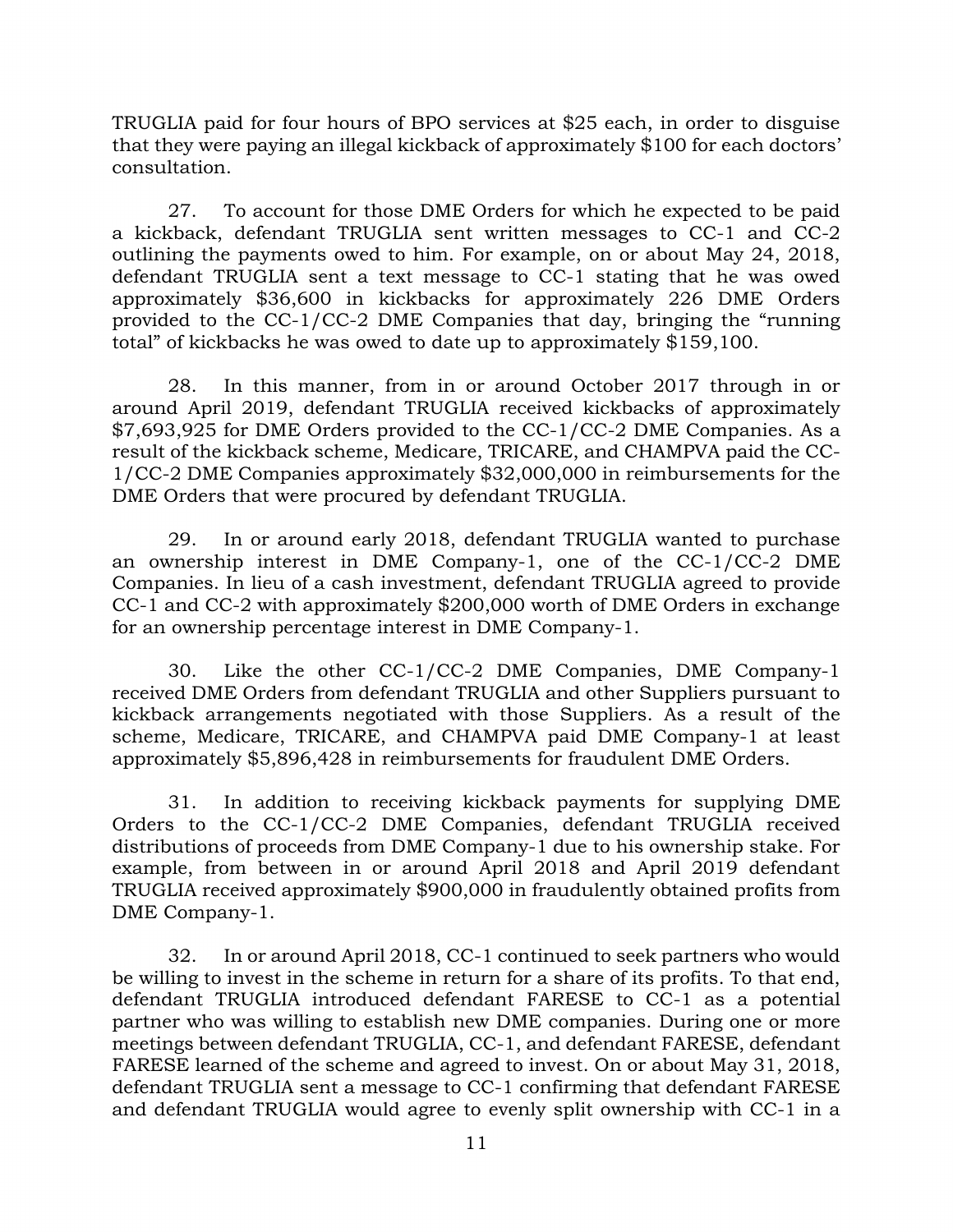new entity, DME Company-2. Defendant TRUGLIA stated, "50/50 and it's done … And we bring more than \$ to the table as u know[.] You have a real friend for life." Thereafter, in or around June 2018, defendant FARESE and defendant TRUGLIA invested approximately \$500,000 into DME Company-2.

33. As described previously, to evade detection, defendants FARESE and TRUGLIA, CC-1, and CC-2 concealed from Medicare their ownership, financial, and/or controlling interest in DME Company-2 by falsely reporting Nominee Owner-2 on the Form CMS-855S while omitting their own names. In exchange for serving as the nominee owner, Nominee Owner-2 was provided a monthly cash payment of approximately \$10,000. On or about June 15, 2018, CC-1 sent a message to defendant TRUGLIA seeking assurance that defendant FARESE knew that CC-1 was "taking … \$10K for [Nominee Owner-2] right[?]" Defendant TRUGLIA responded, "100%."

34. Like the other CC-1/CC-2 DME Companies, DME Company-2 received DME Orders from defendant TRUGLIA and other Suppliers pursuant to kickback arrangements. Defendant FARESE was informed of how much his coconspirators were spending on kickbacks. For example, on or about June 22, 2018, defendant TRUGLIA sent a message to CC-1 that "I'm having my weekly meeting with Tommy [FARESE]. All the same on account, or anything I should let him know?" CC-1 responded, "All same[.] Will be spending \$50-75k next week [on DME Orders]."

35. From in or around June 2018 through in or around April 2019, defendants FARESE and TRUGLIA used DME Company-2 to submit or cause to be submitted the following fraudulent claims for reimbursement:

- a. On or about July 17, 2018, DME Company-2 submitted approximately four claims to Medicare for eight braces for Beneficiary-1, a Medicare beneficiary who resided in New Jersey. The claims were based on DME Orders provided by one of the Suppliers in exchange for kickbacks. Medicare subsequently paid DME Company-2 approximately \$3,325.53 in reimbursement for the fraudulent claims.
- b. On or about July 19, 2018, DME Company-2 submitted approximately four claims to Medicare for eight braces for Beneficiary-2, a Medicare beneficiary who resided in New Jersey. The claims were based on DME Orders provided by one of the Suppliers in exchange for kickbacks. Medicare subsequently paid DME Company-2 approximately \$3,182.05 in reimbursement for the fraudulent claims.
- c. On or about January 30, 2019, DME Company-2 submitted approximately three claims to Medicare for six braces for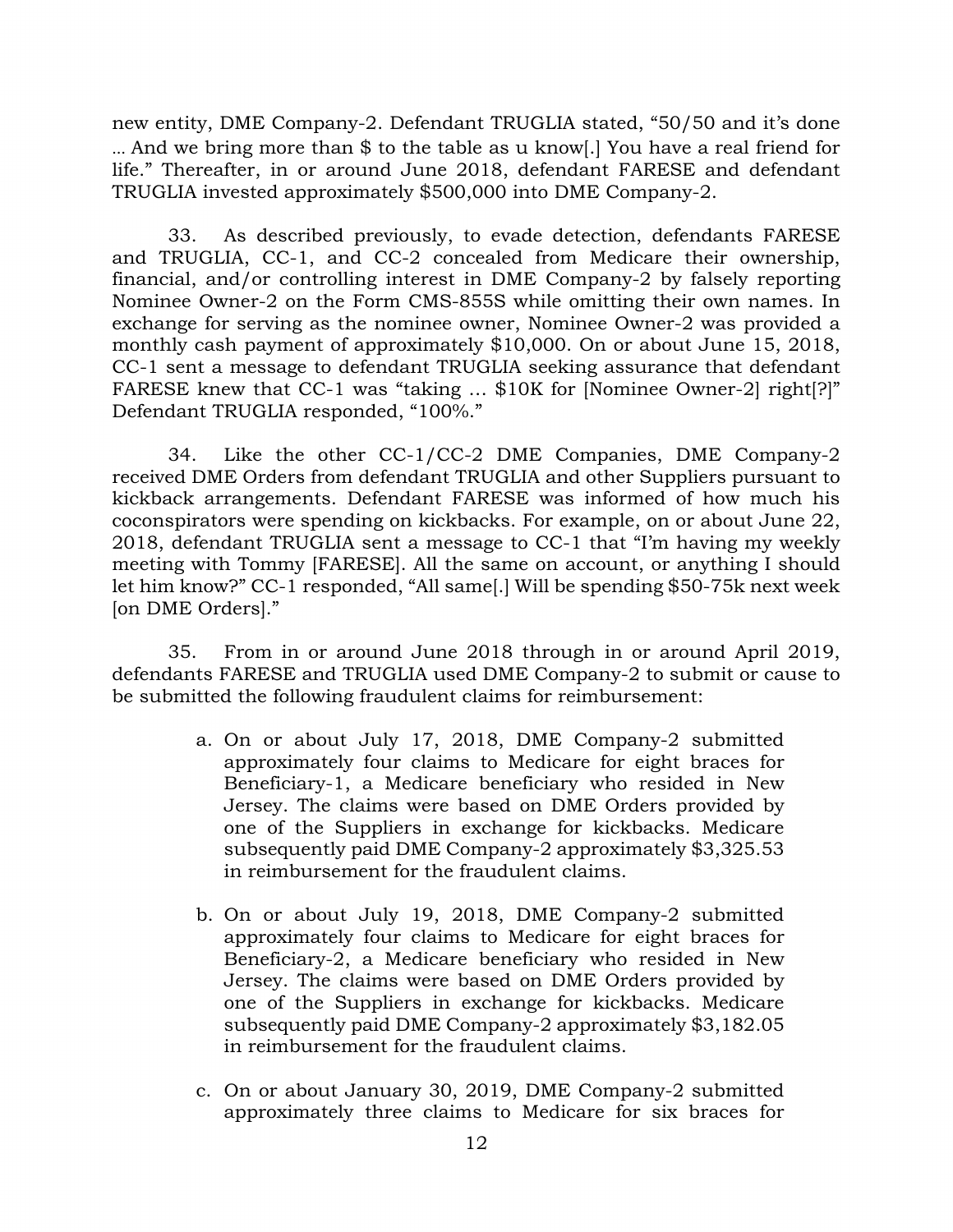Beneficiary-3, a Medicare beneficiary who resided in New Jersey. The claims were based on DME Orders provided by defendant TRUGLIA in exchange for kickbacks. Medicare subsequently paid DME Company-2 approximately \$2,027.38 in reimbursement for the fraudulent claims.

36. As a result of the scheme, from in or around June 2018 through in or around April 2019, Medicare, TRICARE, and CHAMPVA paid DME Company-2 approximately \$2,869,751 in reimbursements for fraudulent DME Orders. From between in or around August 2018 and April 2019, defendants FARESE and TRUGLIA received approximately \$730,000 in profits from the scheme for DME Orders passed through DME Company-2. Defendant TRUGLIA also received approximately \$640,000 in kickbacks from CC-1 and CC-2 (through DME Company-2) in exchange for providing DME Company-2 with DME Orders.

### *Defendants GATTO, DEFONTE, and CIRRI*

37. In or around December 2017, another coconspirator interested in joining the scheme ("CC-4") had a discussion with CC-1 about getting involved. During their meeting, CC-1 explained to CC-4 how the scheme operated. Thereafter, CC-4 contacted defendant GATTO, who had previous experience in the healthcare industry as a result of his ownership of PBM-1 and other business ventures. Defendant GATTO was made aware of the scheme with CC-1 and how it worked, and thereafter, agreed to join. During the course of the scheme, defendant GATTO also communicated with CC-1 directly to discuss how the scheme would operate, and to negotiate his share of the profits.

38. Defendant GATTO and CC-4 also had a relationship with defendants CIRRI and DEFONTE. As described above, defendants CIRRI and DEFONTE were Suppliers with access to telemarking and telemedicine companies and were able to procure DME Orders. In or around March 2018, defendant GATTO and CC-4 introduced defendants CIRRI and DEFONTE to CC-1 as potential Suppliers for the CC-1/CC-2 DME Companies. At a meeting in or around March 2018, defendants CIRRI and DEFONTE agreed to provide DME Orders for the scheme in return for approximately \$265 in kickbacks for each DME Order procured. Shortly thereafter, the CIRRI/DEFONTE DME Order Supply Companies began to provide DME Orders to the CC-1/CC-2 DME Companies. For making the introduction, defendant GATTO and CC-4 agreed to receive a kickback of approximately \$30 (and later, \$10), for each DME Order that the CIRRI/DEFONTE DME Order Supply Companies provided to the CC-1/CC-2 DME Companies.

39. As mentioned above, defendants CIRRI and DEFONTE utilized the CIRRI/DEFONTE DME Order Supply Companies to work with marketing call centers and telemedicine companies to generate DME Orders for the scheme. The DME Orders procured by the CIRRI/DEFONTE DME Order Supply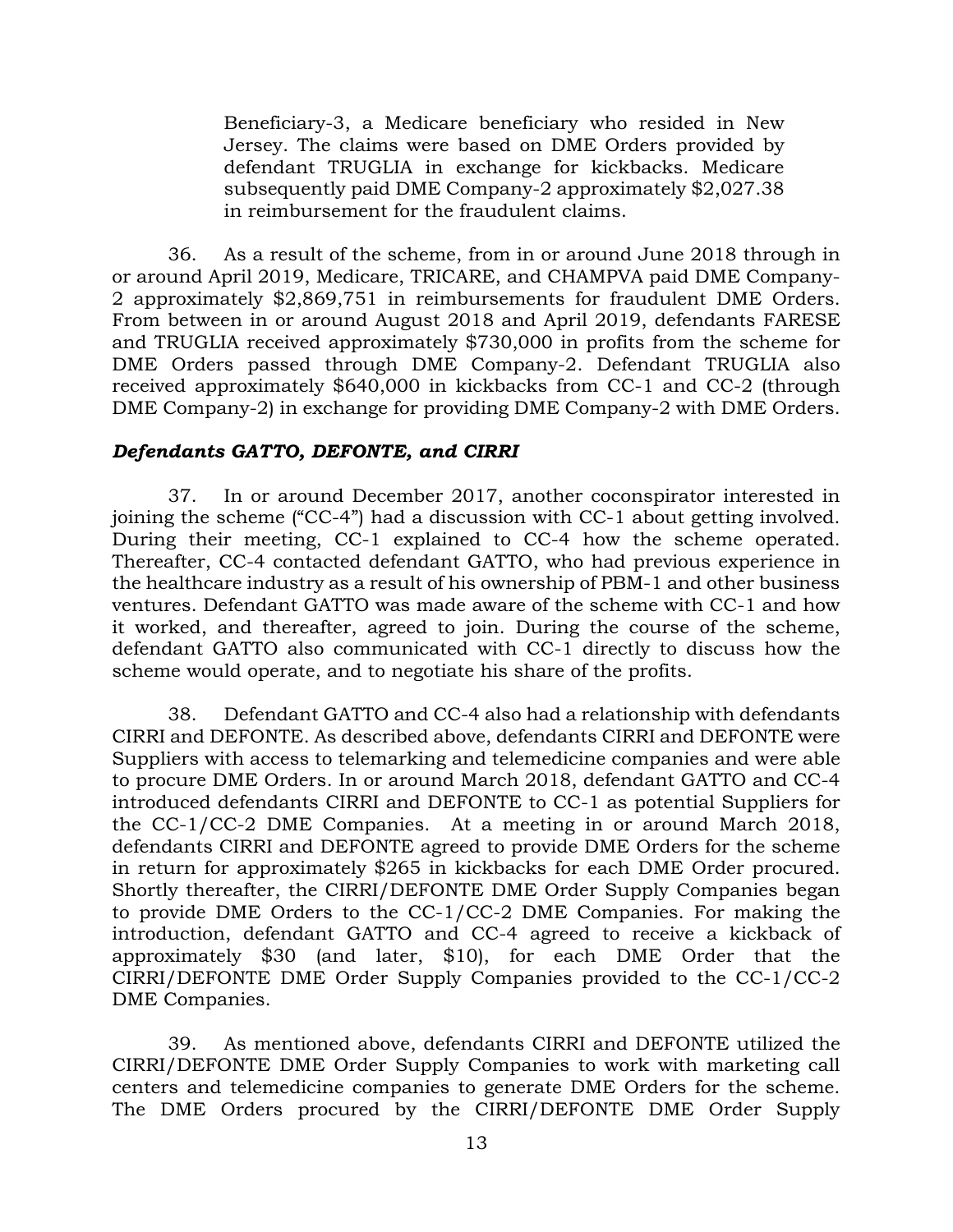Companies were the product of a kickback arrangement as well. Specifically, defendants CIRRI and DEFONTE entered into a kickback arrangement with Telemedicine Owner-2, the owner of two telemedicine companies ("Telemedicine Company-2" and "Telemedicine Company-3") to use the doctors and nurse practitioners employed by those companies to write orders for DME. After Telemedicine Owner-2 was provided with the personal identifying information of qualified patient beneficiaries, defendants CIRRI and DEFONTE agreed to pay Telemedicine Owner-2 approximately \$90 for each DME order that Telemedicine Owner-2 provided for those beneficiaries. Telemedicine Owner-2, in turn, arranged to the pay healthcare providers under his/her control approximately \$30 per consultation that resulted in a DME order. The CIRRI/DEFONTE DME Order Supply Companies paid Telemedicine Companies-2 and 3 in excess of approximately \$3.3 million for DME Orders.

40. After obtaining DME Orders, defendants CIRRI and DEFONTE transmitted (or caused to be transmitted) the DME Orders to the CC-1/CC-2 DME Companies for processing. Defendants CIRRI and DEFONTE were paid a kickback for each DME Order that resulted in reimbursement from a paying health plan.

41. To conceal the nature of the kickback payments they were receiving, defendants CIRRI and DEFONTE submitted sham invoices to the CC-1/CC-2 DME Companies that intentionally mischaracterized the nature of the payments. Specifically, the invoices sent by CIRRI/DEFONTE DME Order Supply Companies billed the CC-1/CC-2 DME Companies for marketing and business processing outsourcing ("BPO") services on an hourly basis, when, in reality, the payments were being made on a per-DME Order basis.

42. For example, on or about May 24, 2018, defendant DEFONTE sent an invoice and spreadsheet to the CC-1/CC-2 DME Companies, copying defendant CIRRI. According to the spreadsheet, the CIRRI/DEFONTE DME Order Supply Companies provided approximately 243 DME Orders to the CS-1/CS-2 DME Companies from on or about May 18, 2018 through May 24, 2018, and were owed approximately \$54,590 for those DME Orders. However, according to the corresponding invoice from the same date, the approximately \$54,590 owed to the CIRRI/DEFONTE DME Order Supply Companies was for "BPO Expences [sic]" of \$19,070 and "Marketing" expenses of \$35,590.

43. In this manner, from in or around March 2018 through in or around April 2019, defendants CIRRI and DEFONTE received kickbacks of approximately \$7,850,545 for DME Orders provided to the CC-1/CC-2 DME Companies. The CIRRI/DEFONTE DME Order Supply Companies, in turn, paid kickbacks of approximately \$157,000 to defendant GATTO and CC-4. As a result of the kickback scheme, Medicare, TRICARE, and CHAMPVA paid the CC-1/CC-2 DME Companies approximately \$17,000,000 in reimbursements for the DME